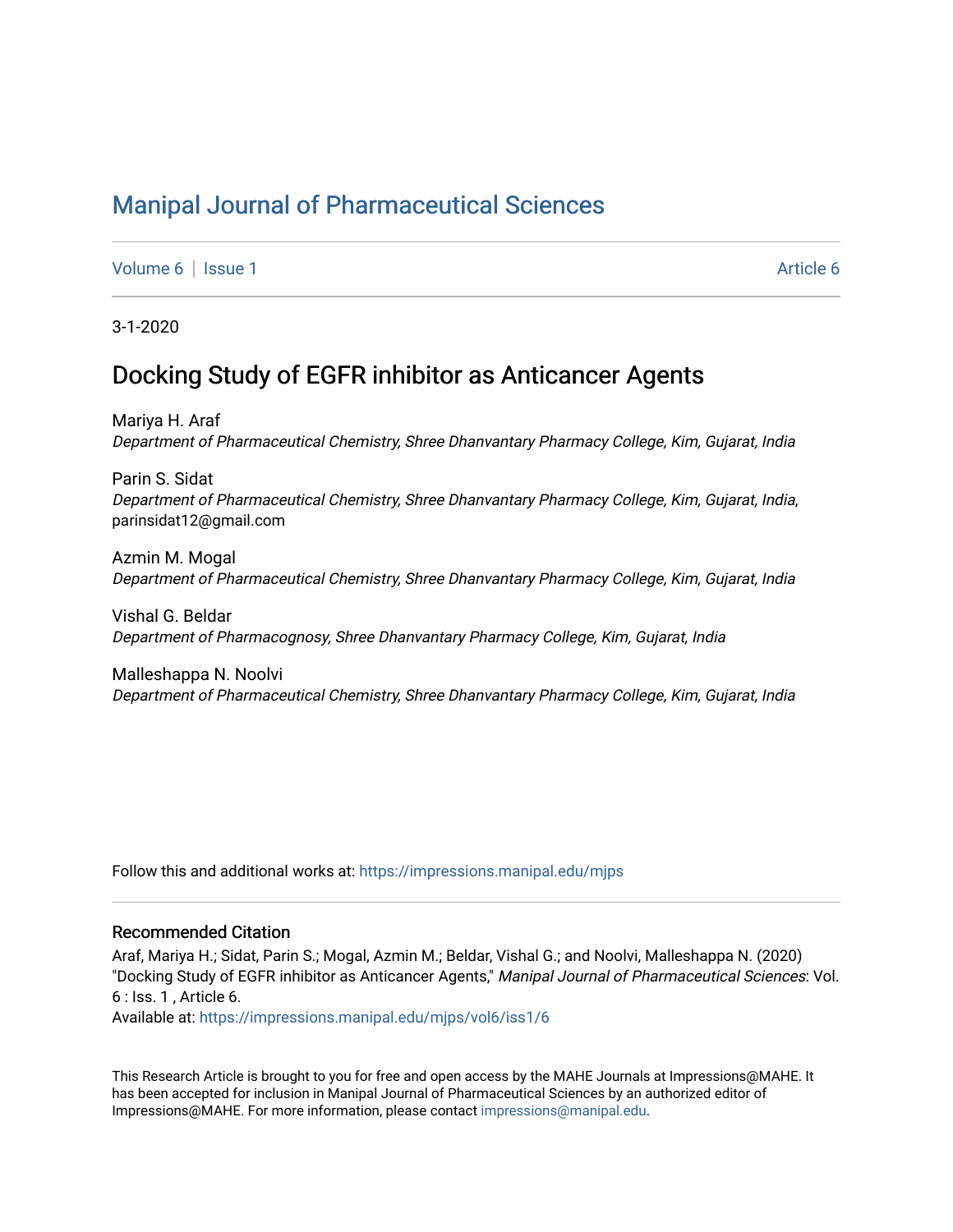# Araf MH*, et al*: Docking Study of EGFR inhibitor as Anticancer Agents Research Article

# **Docking Study of EGFR inhibitor as Anticancer Agents**

Mariya H. Araf, Parin S. Sidat\*, Azmin M. Mogal, Vishal G. Beldar, Malleshappa N. Noolvi

Email: parinsidat12@gmail.com

# **Abstract**

The Clinical Selective Anti-epidermal Growth Factor Receptor Therapy (EGFR) inhibitor GS-1101 (Idelalisib) is most widely used for the treatment of many tumour forms and has prevented life throughout the world. GS-1101 has been used both in the treatment and prevention of lymphoma and other tumours. Several GS-1101 derivatives with quinazoline moiety containing derivatives have been developed in silico studies based on these for the current study. The analysis already chosen against EGFR used PDB 4XEO for the present work. Designed molecule showed docking interaction with active site amino acid by hydrogen bond as well as Van der Waals interaction. The information obtained from this analysis, such as total energy and amino acid synergy, indicated the necessary binding interaction to maximize the lead molecule. Such results can be used to develop new anti-cancer agents that have common side effects and limited toxic effects.

**Key words:** Anti-cancer agents, EGFR inhibitor, In Silico study, Quinazoline derivatives

#### **Introduction**

Cancer spared by invasion to the surrounding tissues and by metastasis to distant sites [1]. Many of the newly approved cancer treatments target either the cell surface receptors or intermediate phosphor proteins and kinases at the head of the signaling pathway. Knowing the activation status of key phosphor protein signaling molecules in tumour cells can give critical information on the origin, type and status of these cells  $[2]$ . To date, few patients have been treated by an Epidermal Growth Factor Receptor Tyosine Kinase Inhibitor (EGFR TKI) alone and ultimately develop resistance and relapse in virtually all patients [3]. Anti-epidermal growth factor receptor therapy (EGFR) has recently been introduced to treat various types of cancer. At the time they were introduced into clinical practice, little understanding of the molecular basis of tumour sensitivity and tolerance to these novel targeted

#### Mariya H. Araf<sup>1</sup>, Parin S. Sidat<sup>1</sup>, Azmin M. Mogal<sup>1</sup>, **Vishal G. Beldar2 , Malleshappa N. Noolvi1**

*1 Department of Pharmaceutical Chemistry, Shree Dhanvantary Pharmacy College, Kim, Gujarat, India*

*2 Department of Pharmacognosy, Shree Dhanvantary Pharmacy College, Kim, Gujarat, India*

*\** Corresponding Author

Date of Submission: 15-Jan-2020, Date of Revision: 03-Feb-2020 Date of Acceptance: 03-Feb-2020

compounds remained. In the present research work, quinazoline with some heterocyclic moieties for development of the new molecule was used.

#### **Chemistry of Quinazoline**

Quinazoline derivatives, which belong to the N containing hetrocyclic compounds, have caused their specific and distinct biopharmaceutical activities to be uniformly concerned. Work has already identified significant therapeutic activities for derivatives of quinazoline, including anti-cancer  $[4]$ , antiinflammatory [5], anti-bacterial [6], analgesic [7], anti-oxidant [8], anti-malarial [9], anti-HIV [10], antimutagenic [11], anti-leukemic [12], anticonvulsant [13], etc.

Quinazolinones are classified into the following five categories, based on ring substitution patterns  $[14]$ 

- 2-Substituted-4(3H)-quinazolinones
- 3-Substituted-4(3H)-quinazolinones
- 4-Substituted-quinazolinones
- 2,3-Substituted-4(3H)-quinazolinones
- 2,4-Substituted-4(3H)-quinazolinones

Depending on the type of keto or oxo group, these compounds can be classified into three types. [15].

Of the three types of quinazolinone in many of the suggested biosynthetic pathways, 4(3H) quinazolinones are more common as intermediates

**How to cite this article:** Araf MH, Sidat PS, Mogal AM, Beldar VG, Noolvi MN. Docking Study of EGFR inhibitor as Anticancer Agents. *MJPS* 2020; 6(1): 27-40.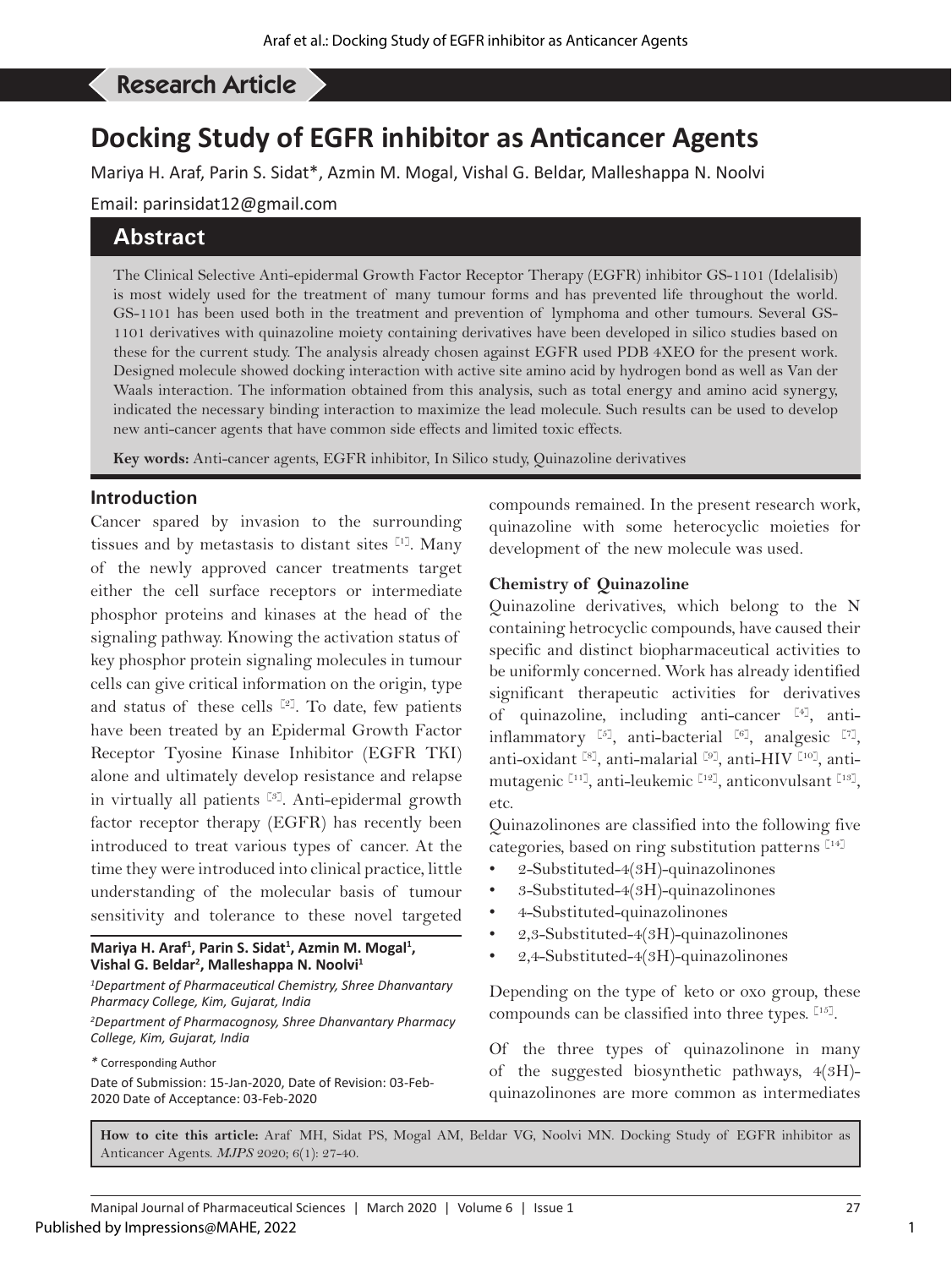or as natural products. This effect is due in part to anthranilate-derived structure (anthranilic acid or various esters, anhydride isotope, anthranilamide, and anthranilonitrile), whereas  $2(1H)$  quinazolinone is primarily a commodity  $[16]$ .



2[H]quinnazolinones 4[3H]quinnazolinones 2,4[1H,3H]quinnazolinones

**Chemistry of Isothiazolinone and Benzo[d] isothiazol-3(2H)-on** 



Isothiazolinone is a hetrocyclic chemical compound related to isothiazole. Compared to many other simple heterocycles its discovery is relatively recent, with reports first appearing in the 1960s  $[13]$ . Benzisothiazolinone (BIT) is a widely used biocide and belongs to the group of isothiazolinones.

#### **EGFR inhibitor**

The Epidermal Growth Factor Receptor (EGFR, ErbB1, HER1) is a host cell in the ErbB receptor family. It is one of the four tyrosine kinases, such as HER2/c-neu (ErbB2), HER3 (ErbB3), and HER4 (ErbB4), which moves from the inactive monomer to the active homodimer after binding the ligand. It may also form a heterodimer with another member of the ErbB receptor family. Dimerization of EGFR involves the central function of the protein tyrosine kinase which causes auto phosphorylate of the residues of C-terminal tyrosine. Auto phosphorylated are downstream signaling cascades such as AKT, MAPK and JNK, which ultimately lead to synthesis of DNA, progression of the cell cycle, apoptosis and proliferation [17, 18, 19, 20].

In the research of silico, there is nothing but studies performed using computer software, when we design a new molecule is most significant. Molecular docking is one of the approaches used in finding and refining lead in silicon. Docking has often been used to predict the affinity and actions of small molecules to predict the binding orientation of small molecular drug candidates towards their

protein targets. Docking thus plays a key role in the rational design of drugs  $[21]$ . Molecular docking provides a number of valuable tools for drug design and analysis; takes into account the exact position of the molecule at the target active site  $[22, 23]$ . Digital screening based on a structure designed to identify new active compounds generated for a specific target protein, providing a large number of successful molecules [27]. Docking reports help to locate the active compound with its receptor selectivity. The identification of molecular and structural features responsible for the specific biological behaviour or the prediction of modifications of compounds lead to an improvement in potency  $[23]$ .



Figure 1: Mechanism of EGFR inhibitor

# **Types of Docking [21]**

There are two types of docking:

- Rigid docking
- Flexible docking

# **1. Rigid Docking**

If we consider the molecules to be stable, we look at a 3D space transformation of one of the molecules at that moment which will make them optimally suited to the other molecules in terms of a scoring function. Confirmation of ligand may occur in the absence of a receiver or in the presence of a binding receptor.

# **2. Flexible Docking**

Aside from transformation, we regard molecular versatility as our goal of finding receptor and ligand molecules confirmations. There are three main approaches for an analysis of molecular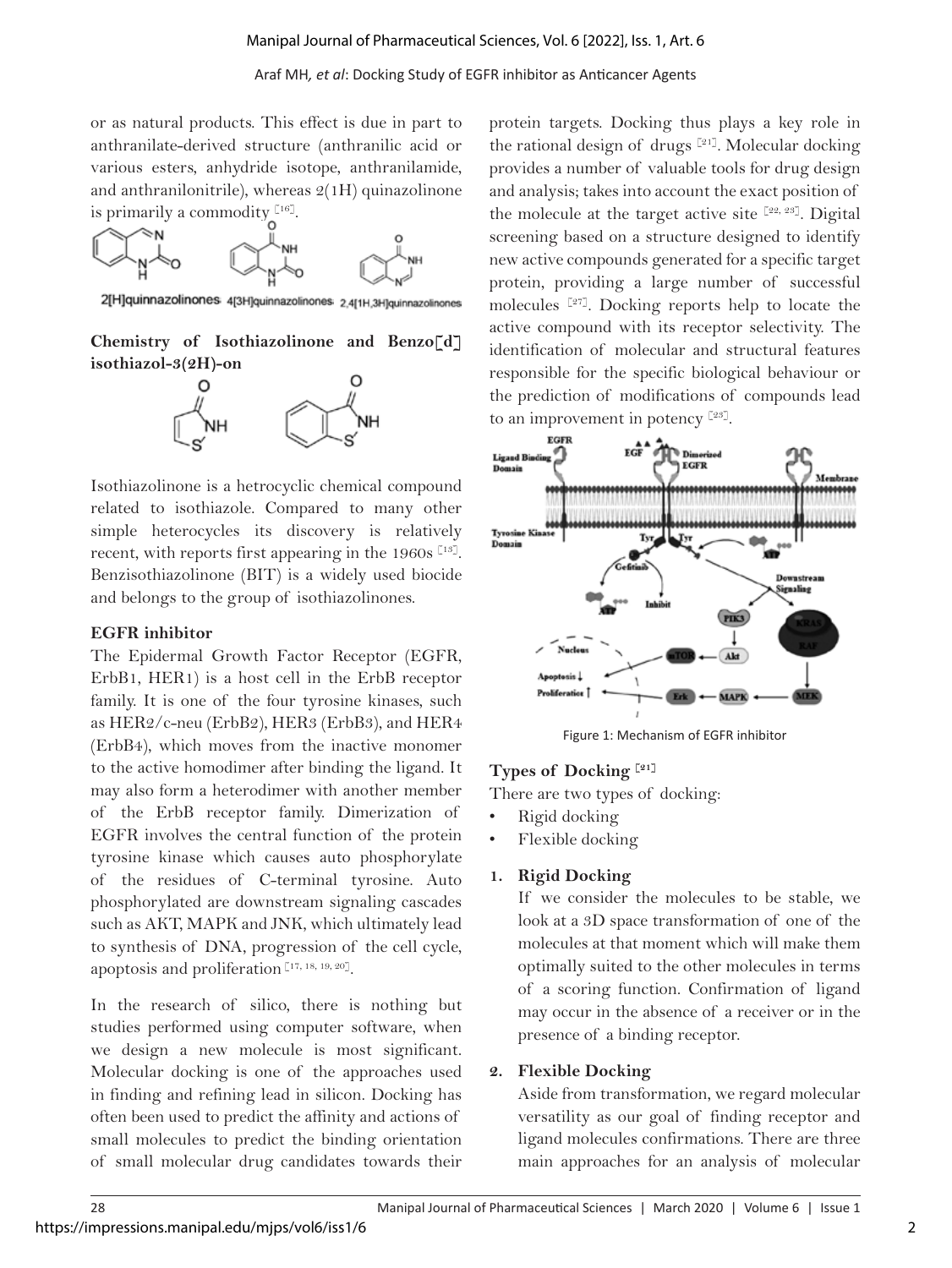docking, based on ligand and receptor stability and stiffness [22, 23].

# *Rigid Ligand and Rigid Receptor Docking:*

Both ligand and receptor are rigid bodies and provide minimal docking space, with only three transitional degrees of freedom within the ligand receptor complex within three rotations.

# *Flexible Ligand and Rigid Receptor Docking:*

This is the mostly used docking process the ligand must connect with a more conformation-shifting rigid receptor.

# *Flexible Ligand and Flexible Receptor:*

In the area of docking, versatile receptors pose a major challenge.

# **Molecular Docking Models [21]**

*The Lock and Key Theory:* Back in 1890, as shown in Figure 2, Emil Fischer introduced a model called the "lock-and-key model" that explained how biological systems work. A substratum slides into the active site of a macromolecule as a key fit within a lock.



Figure 2: Lock and Key Model

*The Induced-Fit Theory:* In 1958, Daniel Koshland developed the induced match hypothesis. The basic idea is that both the ligand and thetarget can respond to each other through minor conformation shifts, as shown in Figure 3, until an optimum fit in the recognition cycle is reached.



Figure 3: Induced-Fit Theory

*The Conformation Ensemble Model:* The Induced-Fit Theory: Daniel Koshland developed the "Induced Fit theory" in 1958. The basic idea is that, as shown in Figure 3, both the ligand and the target will slowly adjust to each other through minor conformation changes until an optimum fit is reached in the identification process [25].

# **Basic Requirements for Molecular Docking**

The ligand docking approach requires components of a target protein structure, interesting molecules or a database containing existing components of a target protein structure, computer docking compound molecules, and a computational mechanism that helps to apply the necessary docking and scoring procedures. Most docking algorithms presume the protein is rigid; typically, ligand is called flexible. The binding of protein-binding pockets must be taken into account, in relation to the conformational degree of freedom. Docking can be achieved by compact molecules or fragments into protein active sites using various approaches such as clique-searching, geometric hashing, and clustering posing.

# **Ligand Representation [21]**

Usually, when adding or removing hydrogens, the form most probable to be dominant is further modified given the pKa values are estimated. Ensuring precise printing of the atom is important.

# **Receptor Representation [21]**

The quality of the receptor structure used plays a central role in the calculation of the docking success. In general, the higher the applied crystal structure resolution, the better the results of the docking will be observed.

# **Mechanism of Docking**

The first prerequisite is a protein structure fit for docking testing. A biophysical approach such as x-ray crystallography, or less generally, Nuclear Magnetic Resonance (NMR) spectroscopy, has usually solved the structure. An arrangement of proteins is used to link up the system. A docking method is achieved using two parts, such as the search algorithm and scoring function. Existing computer tools that identify all possible transformations of each molecule and all possible ligand rotational and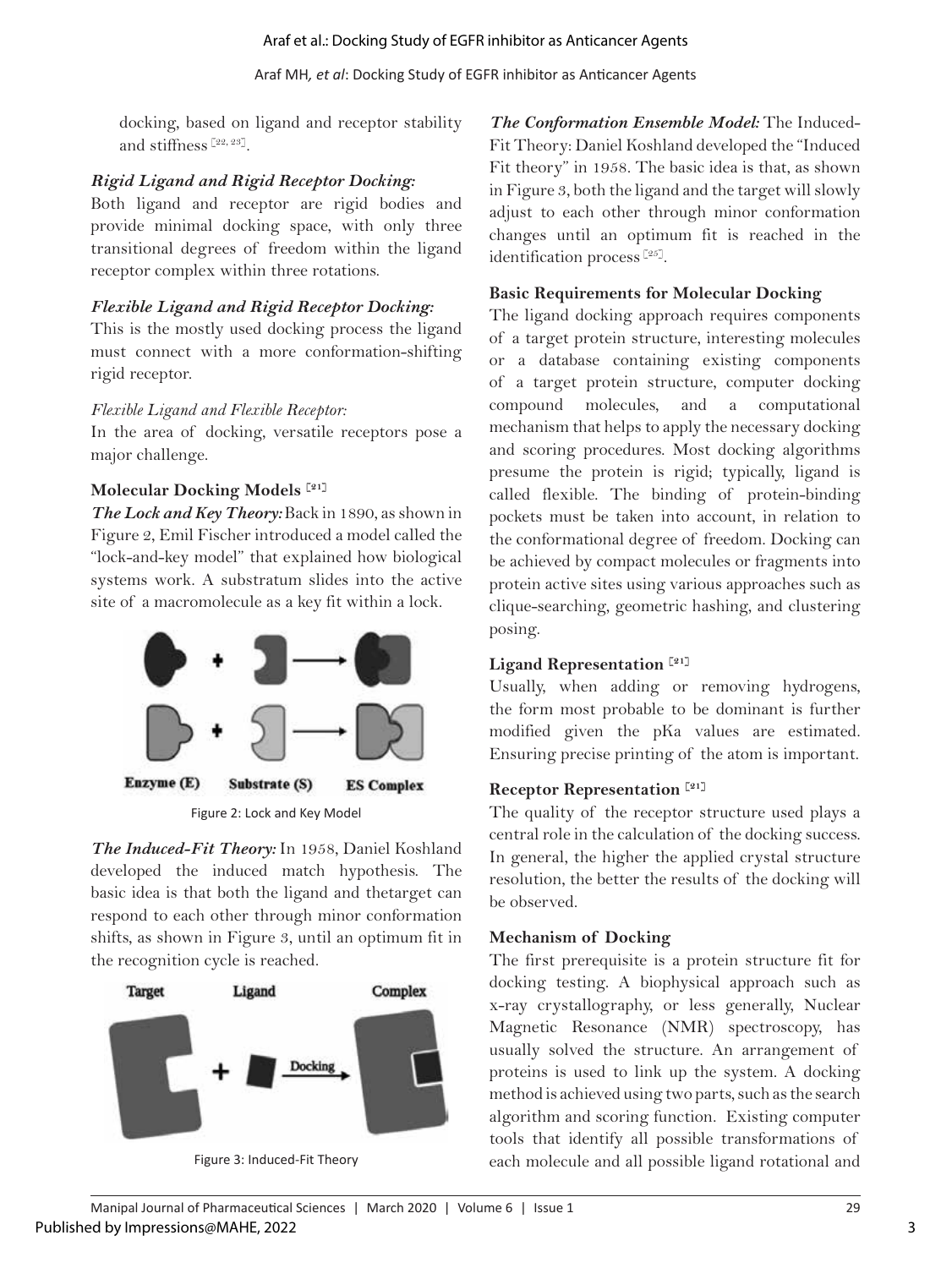translation orientations relative to the protein could not be used to scan the quest region exhaustively.

# **Receptor Preparation**

- Depending on the docking system used
- Structure selection
- Site selection
- Sometimes hydrogen filtering has to be applied, some systems are more sensitive to placement than others
- Remove/include liquids, cofactors, metals

#### **Table 1: List of Proposed Molecule with standard Molecule**

Pre-docking remembers to consider missing residues or atoms.

# **Ligand preparation**

- Where chiral centers produce isomers
- Calculate charges estimate pKa's for each atom theoretically charged – produce a structure for each combination of charges for a given pH range.
- Minimize structures Typically using the forcefield of molecular mechanics [26].



https://impressions.manipal.edu/mjps/vol6/iss1/6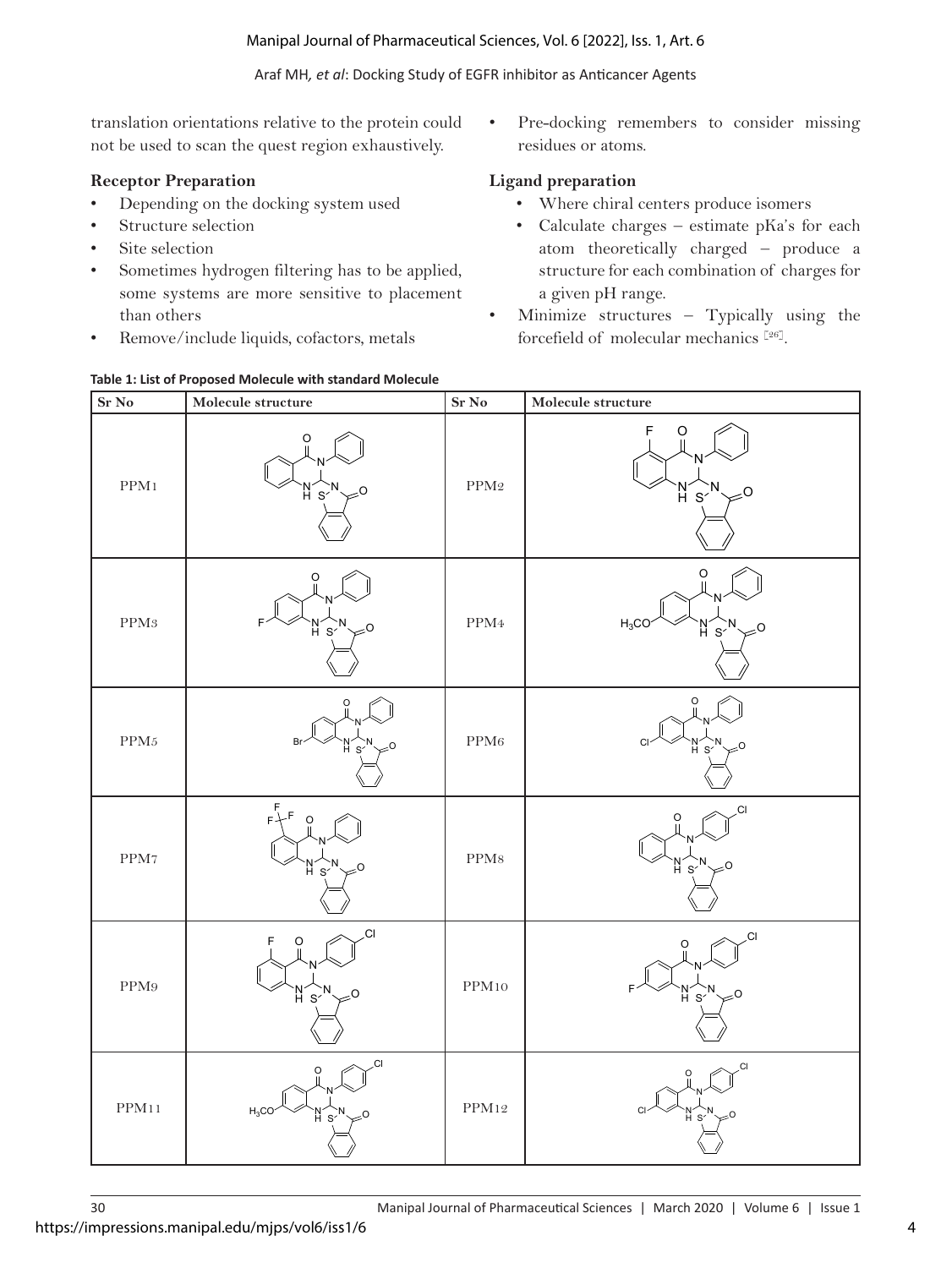# Araf MH*, et al*: Docking Study of EGFR inhibitor as Anticancer Agents

| $\rm Sr~\rm No$  | Molecule structure                                             | $\rm Sr~\rm No$  | Molecule structure                                                                       |
|------------------|----------------------------------------------------------------|------------------|------------------------------------------------------------------------------------------|
| $\rm PPM13$      | CI.<br>$\overline{0}$<br>Br<br>'N≦∑N<br>H⊂S<br>$\approx$       | PPM14            | CI,<br>$\hbox{O}$<br>F<br>M <sub>s</sub><br>$\geq$ <sup>O</sup>                          |
| $\rm PPM15$      | NO <sub>2</sub><br>$\overline{0}$<br>n<br>H s′<br>O            | $\rm PPM16$      | NO <sub>2</sub><br>F<br>$\begin{matrix} 0 \\ 0 \end{matrix}$<br>'N´S                     |
| PPM17            | NO <sub>2</sub><br>$\overline{O}$<br>M < N<br>$-0$             | PPM18            | NO <sub>2</sub><br>O<br>$H_3CC$<br>$M_{\rm s}^{\rm N}$<br>0۔                             |
| PPM19            | NO <sub>2</sub><br>$\circ$<br>CI<br>n<br>H s′<br>O             | $\mathrm{PPM20}$ | NO <sub>2</sub><br>$\overline{O}$<br>Br<br>$M_{\rm s}$                                   |
| PPM21            | $F + F$<br>NO <sub>2</sub><br>$\circ$<br>H,<br>$S^2$           | $\mathrm{PPM}22$ | Br.<br>O<br>N´s∙<br>H`S                                                                  |
| $\rm PPM23$      | Br.<br>$\overline{0}$<br>F<br>$M_{\rm s}$                      | PPM24            | Br<br>$\frac{0}{\parallel}$<br>$\mathop{\rm h}\nolimits_{\mathop{\rm S}\nolimits}$<br>-0 |
| $\mathrm{PPM}25$ | Br<br>$\frac{0}{\parallel}$<br>$H_3CO$<br>M <sub>S'</sub><br>O | $\mathrm{PPM}26$ | Br<br>$\rm _{\rm II}^{\rm O}$<br>$M_s$<br>O                                              |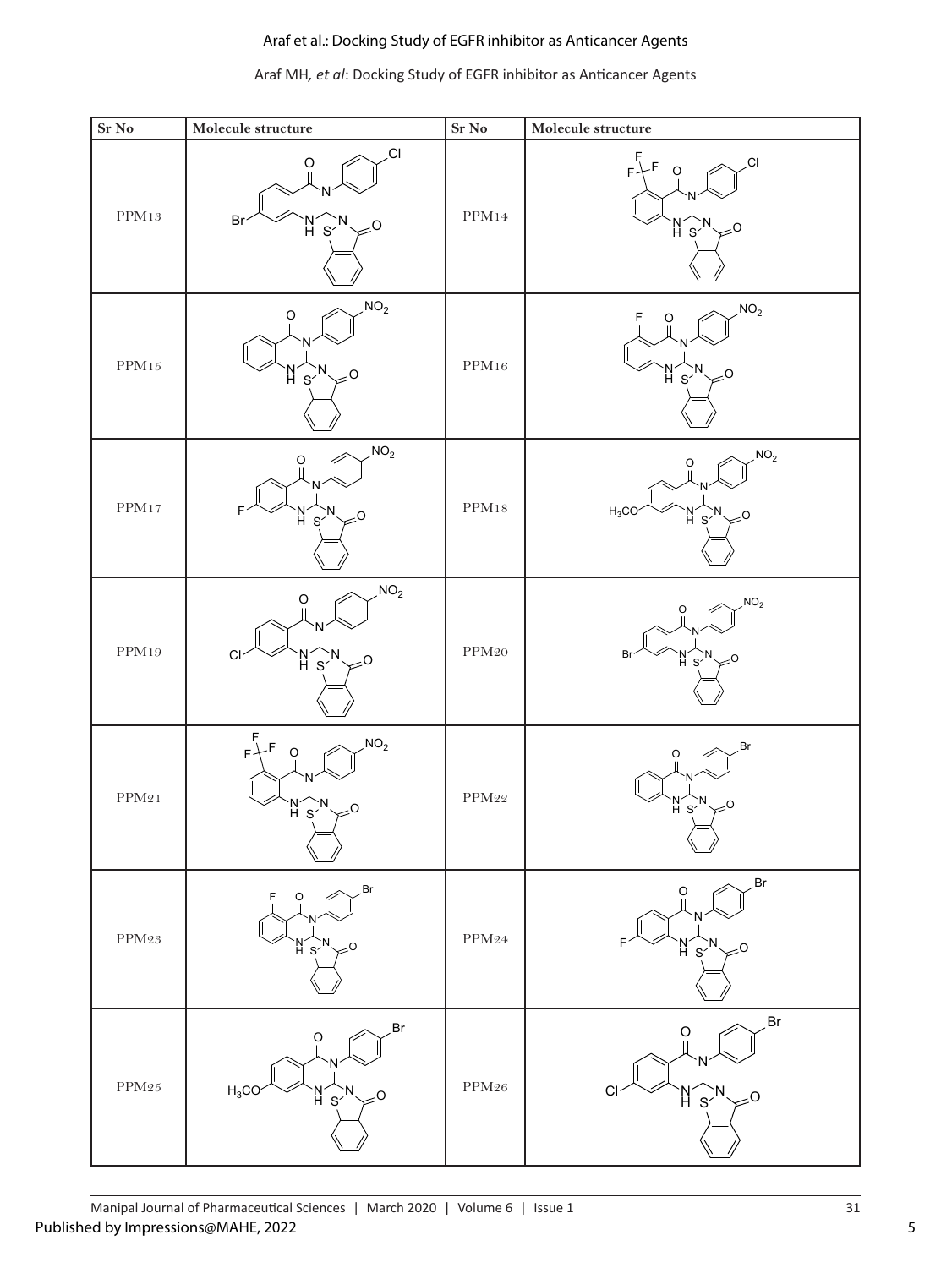#### **Sr No** Molecule structure **Sr No** Molecule structure  $PPM27$  R H N  $\cap$ N  $\text{Br}^{\prime}$   $\begin{array}{c} \text{N}^{\prime} \text{N} \\ \text{H} \text{S}^{\prime} \end{array}$   $\neq$  0 Br PPM<sub>28</sub> H N O N  $s^{\prime}$   $\neq$ <sup>0</sup> F  $F + F$  o  $\curvearrowleft$ <sup>Br</sup> PPM<sub>29</sub> H N O N  $s'$  $\neq$ <sup>0</sup>  $\mathsf{F} \curvearrowright \mathscr{F}$ PPM<sub>30</sub> H N O N  $s'$  $\succ^0$ F  $\mathsf{F} \sim \mathbb{R}^n$  ,  $\mathsf{F}$ PPM<sub>31</sub> N<br>H N O N  $F' \vee Y'_{\mathsf{H}} S'_{\mathsf{S}} \neq 0$ F、 <sub><</sub>、 F  $PPM32$   $H_3CC$ H N  $\Gamma$ N  $H_3CO$   $\vee$   $H_3$   $\swarrow$   $O$  $F_{\smallsetminus} \curvearrowright \neq F$ PPM<sub>33</sub> H N O N <sup>S</sup> <sup>O</sup> Cl F、《 、 *F*  $PPM34$  Br  $_{\rm H}^{\rm N}$ N O N  $\mathsf{Br}^{\prime}$   $\mathsf{M}^{\prime}$   $\mathsf{N}^{\prime}$   $\mathsf{S}^{\prime}$   $\mathsf{S}^{\prime}$  $F_{\sim}$   $\sim$   $F$ PPM<sub>35</sub> H N O N  $s''$  $\neq$ <sup>0</sup> F  $F + F$  of  $\curvearrowleft$   $F$ GS1101 N N NH N N O F CH<sub>3</sub> Erlotinib HN N  $\sim$   $\sim$   $\sim$   $\sim$   $\sim$   $\sim$ O O O Gefitinib  $\subset$ N  $\sim$  0 N N  $\Omega$  $HN$ A. Ozair O  $\sim$   $\sim$   $\sim$   $\mu$ H N O  $H_3CC$ Lepatinib  $\circ \sim \sim \sim$ F  $H<sub>l</sub>$ O HN  $O<sub>2</sub>$ SMe

#### Araf MH*, et al*: Docking Study of EGFR inhibitor as Anticancer Agents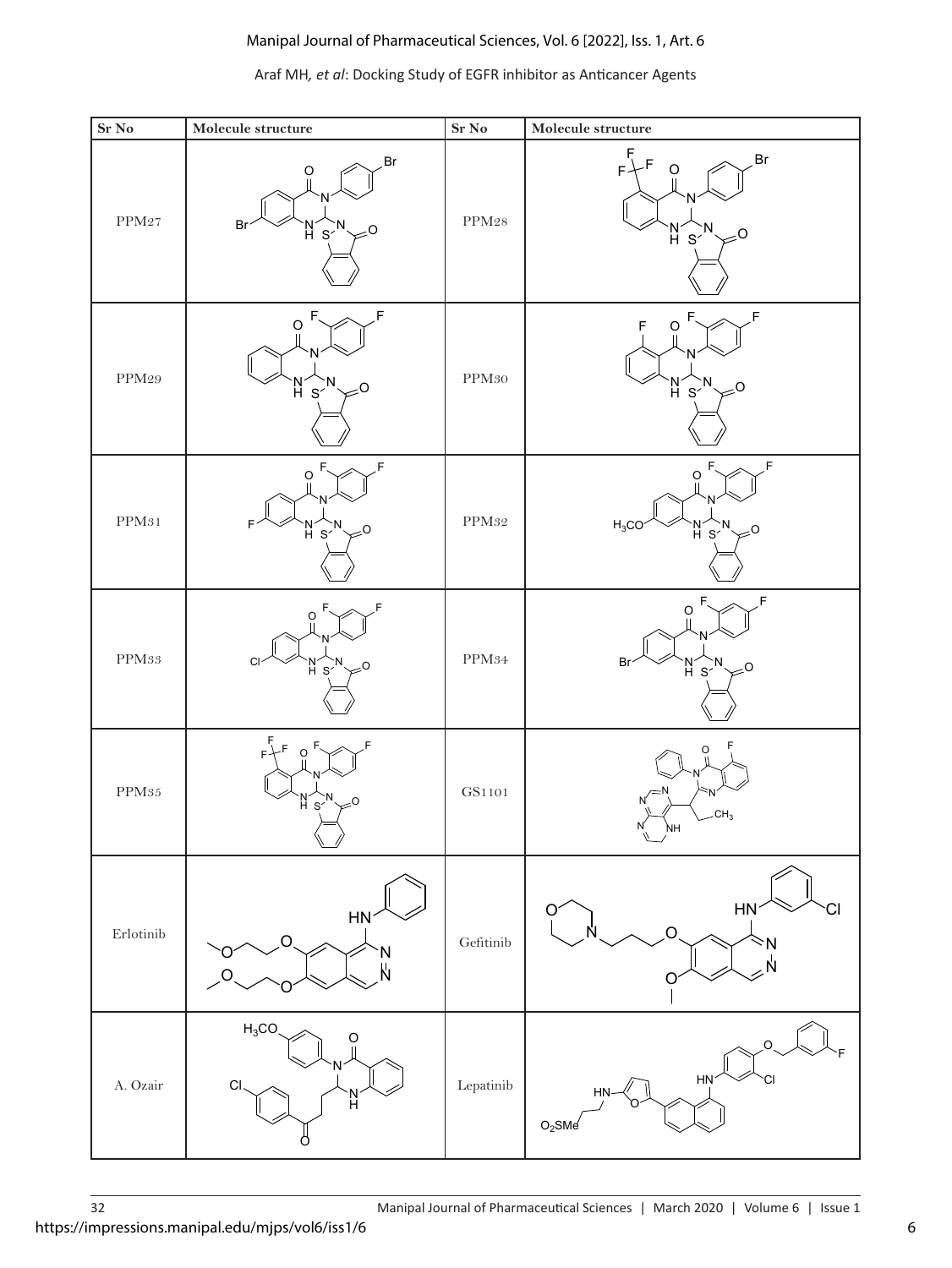Araf MH*, et al*: Docking Study of EGFR inhibitor as Anticancer Agents

# **Available Softwares for Docking**

- Dock (1982, 2001)
- Flex (1996)
- Hammerhead (1996)
- Surflex (2003)
- SLIDE (2002)
- AutoDock (1990,1998)
- ICM  $(1994)$
- MCDock (1999)
- GOLD (1997)
- GemDock (2004)
- Glide (2004)

We used the gem dock molecular docking program to test the new molecule in Silico.

# **Materials and Methods**

# *Data set for Molecular Docking*

Based on the knowledge of numerous GS1101 analogs acting as an anticancer agent, some of the molecules were developed and labeled PM-1 to PM-35 as shown in Table 1. The data set used for molecular docking to build such molecules includes 45 molecules in which 35 potential molecules

| Table 2: Calculated Physicochemical Parameters (Pfizer's rule) |  |
|----------------------------------------------------------------|--|
|----------------------------------------------------------------|--|

(PPM), 05 normal literature molecules (STD-1 to STD-5) and 5 FDA approved marketable drugs. The chemical structure of the molecules and their name are listed in Table 1.

# **LIPINSKI'S Test for Oral Availability**

One of the best ways to find orally available drug is following a Lipinski's "rule of five" (Ro5). The main aim to follow Ro5: it evaluates drug-likeness or determine if a chemical compound will have desired pharmacokinetic profile or not. We performed these studies on SWISS software to ensure the feasibility of molecules  $[24]$ . This methodology helps to reduce the conventional wastage and reduce the time of laboratory experiment trial and error and also to ensure oral bioavailability of the molecules.

# **Results and Discussion**

# **LIPINSKI'S Rule of Five**

For the calculation of drug-likeness property, the SWISS program was used. The result shows no violation of molecules, which leads to the identification of molecular weight and mlog P values, can affect enzyme activity. These molecules indicate orally safety profile (Table 2).

| Sr no            | Compound Name    | <b>MW</b> | Log p | H-donor      | $H-$<br>acceptor | Violation    |
|------------------|------------------|-----------|-------|--------------|------------------|--------------|
| $\mathbf{1}$     | PPM <sub>1</sub> | 373.43    | 3.44  | $\mathbf{1}$ | $\mathcal Q$     | $\theta$     |
| $\mathcal Q$     | PPM <sub>2</sub> | 391.42    | 3.71  | $\mathbf{1}$ | 3                | $\theta$     |
| 3                | PPM <sub>3</sub> | 391.42    | 3.75  | $\mathbf{1}$ | 3                | $\theta$     |
| $\overline{4}$   | PPM 4            | 403.45    | 3.43  | $\mathbf{1}$ | 3                | $\theta$     |
| $\boldsymbol{5}$ | PPM <sub>5</sub> | 452.32    | 4.17  | 1            | $\mathfrak{D}$   | $\mathbf{1}$ |
| 6                | PPM <sub>6</sub> | 407.87    | 3.97  | $\mathbf{1}$ | $\mathfrak{D}$   | $\theta$     |
| $\overline{7}$   | PPM 7            | 429.41    | 4.40  | $\mathbf{1}$ | 5                | $\mathbf{1}$ |
| 8                | PPM <sub>8</sub> | 407.87    | 3.93  | $\mathbf{1}$ | $\mathfrak{D}$   | $\theta$     |
| 9                | PPM <sub>9</sub> | 425.86    | 4.20  | $\mathbf{1}$ | 3                | $\mathbf{1}$ |
| 10               | <b>PPM</b> 10    | 425.86    | 4.21  | $\mathbf{1}$ | 3                | $\mathbf{1}$ |
| 11               | <b>PPM 11</b>    | 437.90    | 3.90  | 1            | 3                | $\theta$     |
| 12               | PPM 12           | 442.32    | 4.46  | 1            | $\mathfrak{D}$   | $\mathbf{1}$ |
| 13               | <b>PPM</b> 13    | 486.77    | 4.54  | 1            | $\mathcal Q$     | $\mathbf{1}$ |
| 14               | <b>PPM</b> 14    | 463.86    | 5.01  | 1            | $\boldsymbol{5}$ | $\mathbf{1}$ |
| 15               | <b>PPM</b> 15    | 418.43    | 2.66  | $\mathbf{1}$ | $\overline{4}$   | $\theta$     |
| 16               | <b>PPM</b> 16    | 436.42    | 2.94  | $\mathbf{1}$ | $\sqrt{5}$       | $\theta$     |
| 17               | <b>PPM 17</b>    | 436.42    | 2.98  | $\mathbf{1}$ | $\sqrt{5}$       | $\theta$     |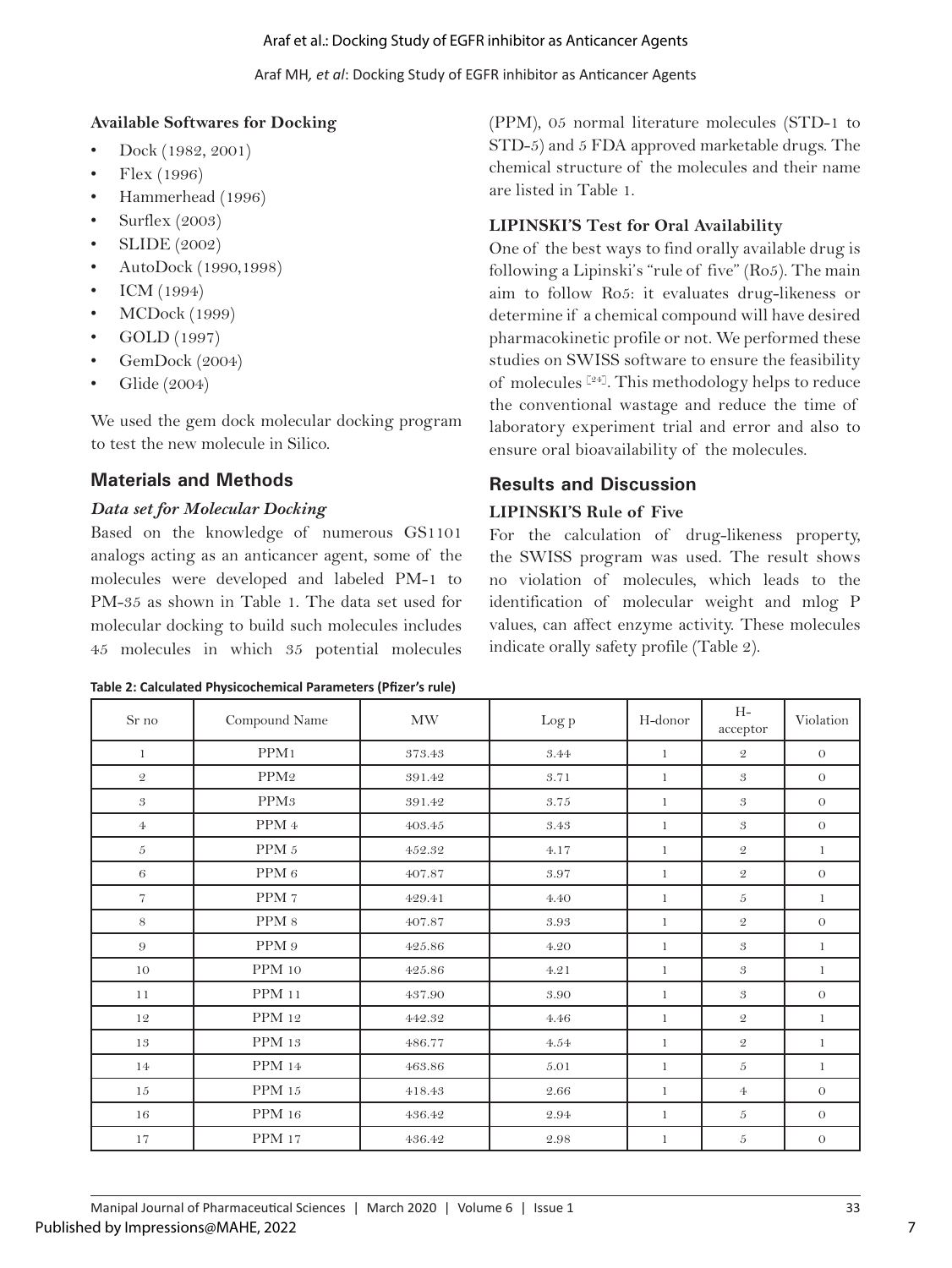#### Araf MH*, et al*: Docking Study of EGFR inhibitor as Anticancer Agents

| Sr no       | Compound Name     | <b>MW</b>  | Log p    | H-donor      | $H-$<br>acceptor     | Violation      |
|-------------|-------------------|------------|----------|--------------|----------------------|----------------|
| 18          | <b>PPM</b> 18     | 448.45     | 2.67     | $\mathbf{1}$ | 5                    | $\theta$       |
| 19          | <b>PPM</b> 19     | 452.87     | 3.20     | $\mathbf{1}$ | $\overline{4}$       | $\overline{O}$ |
| 20          | PPM 20            | 497.32     | 3.28     | $\mathbf{1}$ | $\overline{4}$       | $\sigma$       |
| 21          | PPM 21            | 474.41     | 3.75     | $\mathbf{1}$ | $\overline{7}$       | $\sigma$       |
| 22          | PPM 22            | $452.32\,$ | 4.01     | $\mathbf{1}$ | $\overline{2}$       | $\overline{O}$ |
| 23          | PPM 23            | 470.31     | 4.29     | $\mathbf{1}$ | 3                    | $\sigma$       |
| 24          | PPM 24            | 470.31     | 4.32     | $\mathbf{1}$ | 3                    | $\mathbf{1}$   |
| 25          | $\mathrm{PPM}$ 25 | 482.35     | 4.01     | $\mathbf{1}$ | 3                    | $\sigma$       |
| 26          | PPM 26            | 486.77     | 454      | $\mathbf{1}$ | $\mathfrak{D}$       | $\mathbf{1}$   |
| 27          | <b>PPM 27</b>     | 531.22     | 4.63     | $\mathbf{1}$ | $\overline{2}$       | $\mathfrak{D}$ |
| 28          | <b>PPM 28</b>     | $508.31\,$ | 5.09     | $\mathbf{1}$ | $\overline{5}$       | $\mathfrak{D}$ |
| 29          | PPM 29            | 409.41     | 3.98     | $\mathbf{1}$ | $\overline{4}$       | $\mathcal O$   |
| 30          | <b>PPM 30</b>     | 427.40     | 4.27     | $\mathbf{1}$ | $\overline{5}$       | $\mathbf{1}$   |
| 31          | <b>PPM 31</b>     | 427.40     | 4.30     | $\mathbf{1}$ | $\overline{4}$       | $\mathbf{1}$   |
| $3\sqrt{2}$ | <b>PPM 32</b>     | 439.43     | 3.95     | $\mathbf{1}$ | $\overline{5}$       | $\theta$       |
| 33          | PPM 33            | 443.85     | 4.53     | $\mathbf{1}$ | $\overline{4}$       | $\mathbf{1}$   |
| 34          | <b>PPM 34</b>     | 488.30     | 4.61     | $\mathbf{1}$ | $\Phi$               | $\mathbf{1}$   |
| 35          | PPM 35            | 465.40     | 5.08     | $\mathbf{1}$ | $\overline{7}$       | $\mathbf{1}$   |
| 36          | GS1101            | 414.43     | 3.41     | $\mathbf{1}$ | 6                    | $\sigma$       |
| 37          | Erlotinib         | 369.41     | 2.84     | $\mathbf{1}$ | 6                    | $\sigma$       |
| 38          | Gafitinib         | 428.91     | 3.44     | $\mathbf{1}$ | 6                    | $\sigma$       |
| $\rm 39$    | Ozair             | 420.89     | 4.26     | $\mathbf{1}$ | $\boldsymbol{\beta}$ | $\mathbf{1}$   |
| $40\,$      | Lepatinib         | 565.05     | $4.55\,$ | $\mathcal Q$ | $\boldsymbol{5}$     | $\mathcal Q$   |

# **Molecular Docking Protocol** *Preparation of Ligands*

- The Chem Draw Ultra 8.0 program tested the ligands for their binding activities to 3MZ4 receptors (Chemical Structure Drawing Standard; Cambridge Soft Corporation, USA  $[2003]$ ).
- These structures were converted into 3D structures using Chem3D Ultra 8.0 software and energy minimization of constructed 3D structures was energetically minimized using Allinger's energy minimization technique.
- Molecular Mechanics Strength Fields (MM2) followed by geometry optimization using semiempirical AM-1 Quantum Mechanics (Austin Model-1).

# *Docking of Ligand and Receptor*

- An export receptor prepared in the last move of docking applications iGemdock version 2.1.
- Click the Binding Page to register.
- Set population size 200 to 20 years, with two solutions.
- Now pick ligand from where saved in mol scripts, and click submit and dock so that the docking process begins.
- Maximum binding energy comes as a result of the docking.
- Save the profile of relationship research and contact and export in excel.

# **Ramachandran Plot Analysis**

- The plot of Ramachandran is used to imagine the amino acid residue backbone.
- Used for structural analysis and for calculation of potential Phi and Psi angles representing amino acid residues.
- Manufactured using different applications, such as Discovery Studio Visualiser (BIOVIA) plot Ramachandran [30, 31].
- Counting:  $180 \rightarrow +180$  (vertical and horizontal axis)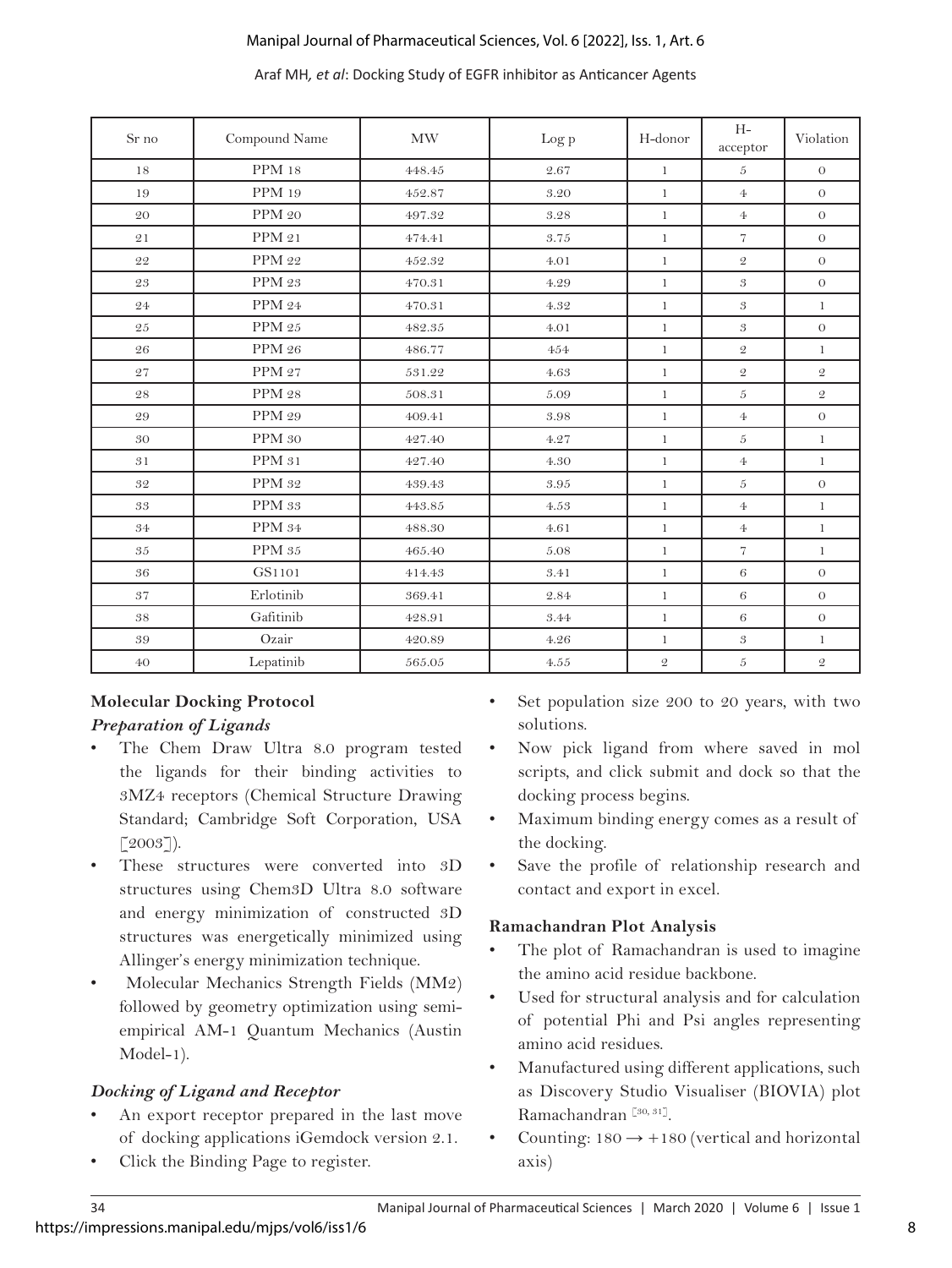#### Araf MH*, et al*: Docking Study of EGFR inhibitor as Anticancer Agents

• Allowed/Low Energy Region: the highest point density region on the map.

#### **Ramachandran Plot Result of PDB ID 4XEO (Crystal structure of GS1101 EGFR Protein)**

To see the correctness of optimized protein. Generate a Ramachandran plot for human histone deacetylase inhibitor 8, a protein that contains both β-sheet and α-helix (PDB ID 4XEO) [27]. The blue and pink regions seen in Figure 4 represent the favoured and allowed regions as defined by Discovery studio software.



Figure 4: Ramchandran Plot of Estrogen Receptor Alpha Protein PDB ID 4XEO

#### **Interaction Profile**

The docking score obtained for all molecules was represented in Table 3. It contains total energy, Vander Waal interaction energy, hydrogen bondbinding energy, and electrostatic energy scores.

#### *PyMol and iGEM dock version 2.1 Software* In this figure, one can easily understand the amino

acid binding of the specific site of the molecule. Table 4 describes the interaction profile of amino acid by hydrogen bond and Van der Waals bond with a particular energy which is easily predictable and is used for the determination of highest energy score with amino acid-binding.



Figure 5: Interaction Profile of the GS1101 Present in to the 4XEO PDB ID [27]

| Table 5. DUCKING SCOTE (KCal/HIOI) OF GSILLOL GETTVALIVES |          |            |                    |            |                     |  |
|-----------------------------------------------------------|----------|------------|--------------------|------------|---------------------|--|
| Sr no                                                     | Compound | Energy     | Van der Waals bond | H - Bond   | Electrostatic score |  |
|                                                           |          | $-118.72$  | $-114.634$         | $-4.08642$ |                     |  |
| $\mathcal{Q}$                                             | 9.       | $-107.234$ | $-102.265$         | -4.96892   |                     |  |
| 3                                                         | 3        | $-119.051$ | $-112.39$          | $-6.66131$ |                     |  |
| 4.                                                        |          | $-110.58$  | $-91.1494$         | $-19.4306$ | 0                   |  |
|                                                           |          | $-120.217$ | $-116.717$         | $-3.5$     |                     |  |
| 6                                                         | 6        | $-110.725$ | $-107.225$         | $-3.5$     | 0                   |  |
|                                                           |          | $-108.286$ | $-103.981$         | $-4.30525$ | 0                   |  |
| 8                                                         | 8        | $-124.695$ | $-117.939$         | $-6.75583$ | $\Omega$            |  |
| 9                                                         | 9        | $-98.9106$ | $-95.4823$         | $-3.4283$  | $\theta$            |  |

#### **Table 3: Docking Score (kcal/mol) of GS1101 derivatives**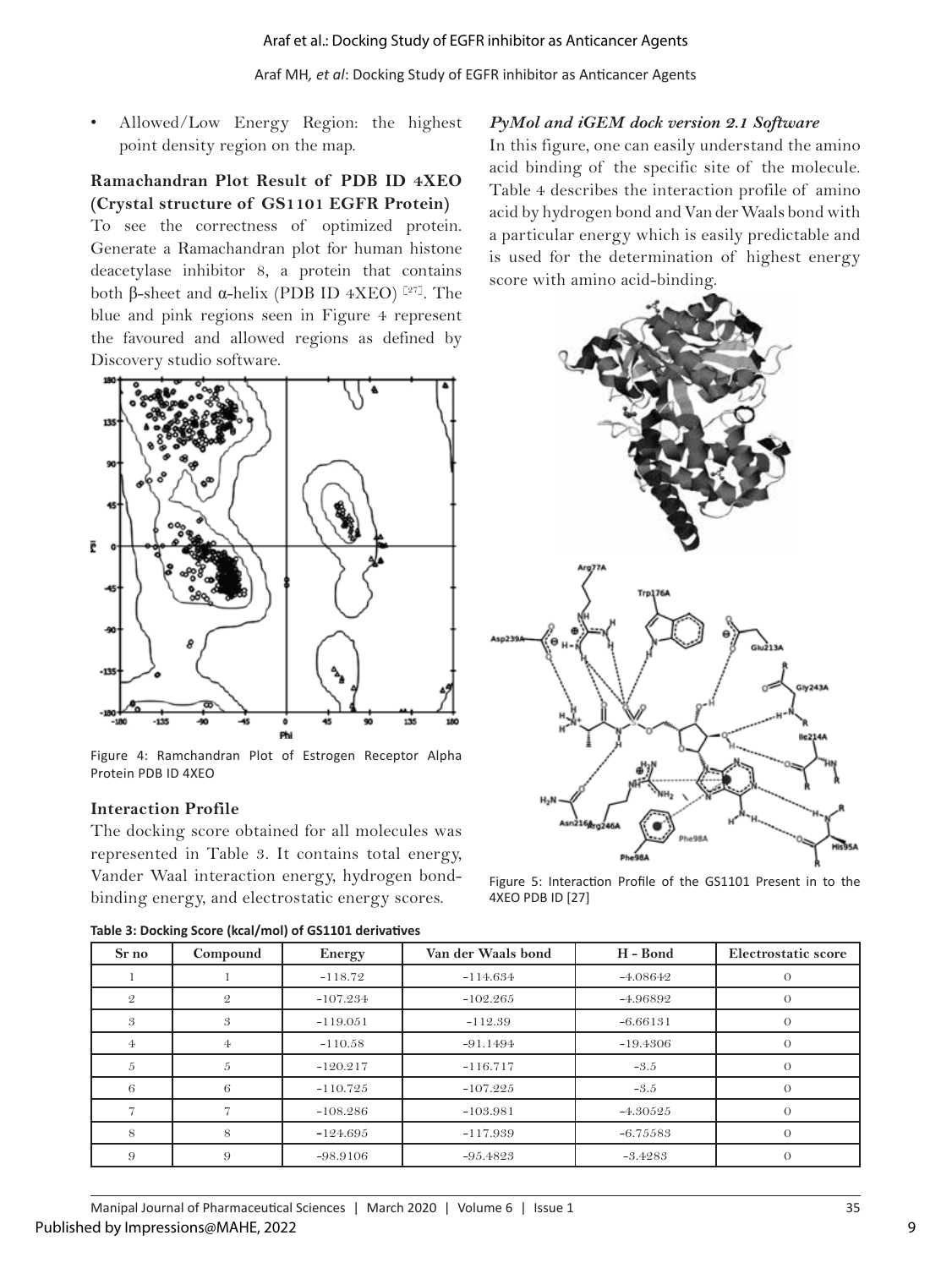# Araf MH*, et al*: Docking Study of EGFR inhibitor as Anticancer Agents

| Sr no       | Compound            | Energy     | Van der Waals bond | H - Bond   | Electrostatic score |
|-------------|---------------------|------------|--------------------|------------|---------------------|
| 10          | 10                  | $-100.413$ | $-96.3395$         | $-4.07348$ | $\theta$            |
| 11          | $1\,1$              | $-128.317$ | $-120.516$         | $-7.80101$ | $\rm{O}$            |
| 12          | 12                  | $-109.404$ | $-105.904$         | $-3.5$     | $\sigma$            |
| 13          | 13                  | $-115.566$ | $-99.1562$         | $-16.4093$ | $\theta$            |
| 14          | $14\,$              | $-96.9274$ | $-92.2162$         | $-4.7112$  | $\boldsymbol{O}$    |
| 15          | 15                  | $-120.842$ | $-110.385$         | $-10.5338$ | $0.0766402\,$       |
| 16          | 16                  | $-64.0492$ | $-56.5492$         | $-7.5$     | $\theta$            |
| 17          | $1\,7$              | $-124.401$ | $-118.007$         | $-6.39441$ | $\sigma$            |
| 18          | 18                  | $-141.343$ | $-132.468$         | $-10.0583$ | 1.18369             |
| 19          | 19                  | $-131.087$ | $-123.505$         | $-8.79947$ | 1.2175              |
| 20          | $\rm 20$            | $-127.465$ | $-104.518$         | $-23.4399$ | 0.49314             |
| 21          | 21                  | $-89.1073$ | $-77.3068$         | $-11.8005$ | $\theta$            |
| 22          | 22                  | $-104.363$ | $-94.6369$         | $-9.72572$ | $\overline{O}$      |
| $\sqrt{23}$ | $\sqrt{23}$         | $-98.4053$ | $-94.9053$         | $-3.5$     | $\sigma$            |
| 24          | ${\bf 24}$          | $-118.834$ | $-112.392$         | $-6.44179$ | $\sigma$            |
| 25          | 25                  | $-116.327$ | $-112.766$         | $-3.5609$  | $\sigma$            |
| ${\bf 26}$  | $\sqrt{26}$         | $-113.208$ | $-109.708$         | $-3.5\,$   | $\sigma$            |
| 27          | $\sqrt{27}$         | $-123.053$ | $-118.825$         | $-4.22831$ | $\mathcal O$        |
| 28          | 28                  | $-103.983$ | $-94.4918$         | $-9.4916$  | $\sigma$            |
| $\rm 29$    | 29                  | $-100.254$ | $-94.9613$         | $-5.29255$ | $\sigma$            |
| 30          | $30\,$              | $-116.019$ | $-105.312$         | $-10.7068$ | $\mathcal O$        |
| 31          | 31                  | $-103.608$ | $-94.3881$         | $-9.2204$  | $\sigma$            |
| 32          | $\sqrt{3} \sqrt{2}$ | $-104.896$ | $-95.8586$         | $-9.03775$ | $\sigma$            |
| 33          | $\boldsymbol{33}$   | $-105.44$  | $-96.5778$         | $-8.86222$ | $\mathcal O$        |
| 34          | 34                  | $-102.425$ | $-98.9253$         | $-3.5$     | $\sigma$            |
| 35          | $\rm 35$            | $-103.066$ | $-100.504$         | $-2.56232$ | $\sigma$            |
| 36          | Ozair               | $-126.425$ | $-112.427$         | $-13.9985$ | $\sigma$            |
| 37          | Erlotinib           | $-135.786$ | $-122.118$         | $-13.6679$ | $\overline{O}$      |
| 38          | Gafitinib           | $-143.994$ | $-134.416$         | $-9.57823$ | $\theta$            |
| 39          | GS1101              | $-130.837$ | $-123.735$         | $-7.10152$ | $\mathcal O$        |
| 40          | Lepatinib           | $-147.462$ | $-140.275$         | $-7.18739$ | $\mathcal O$        |

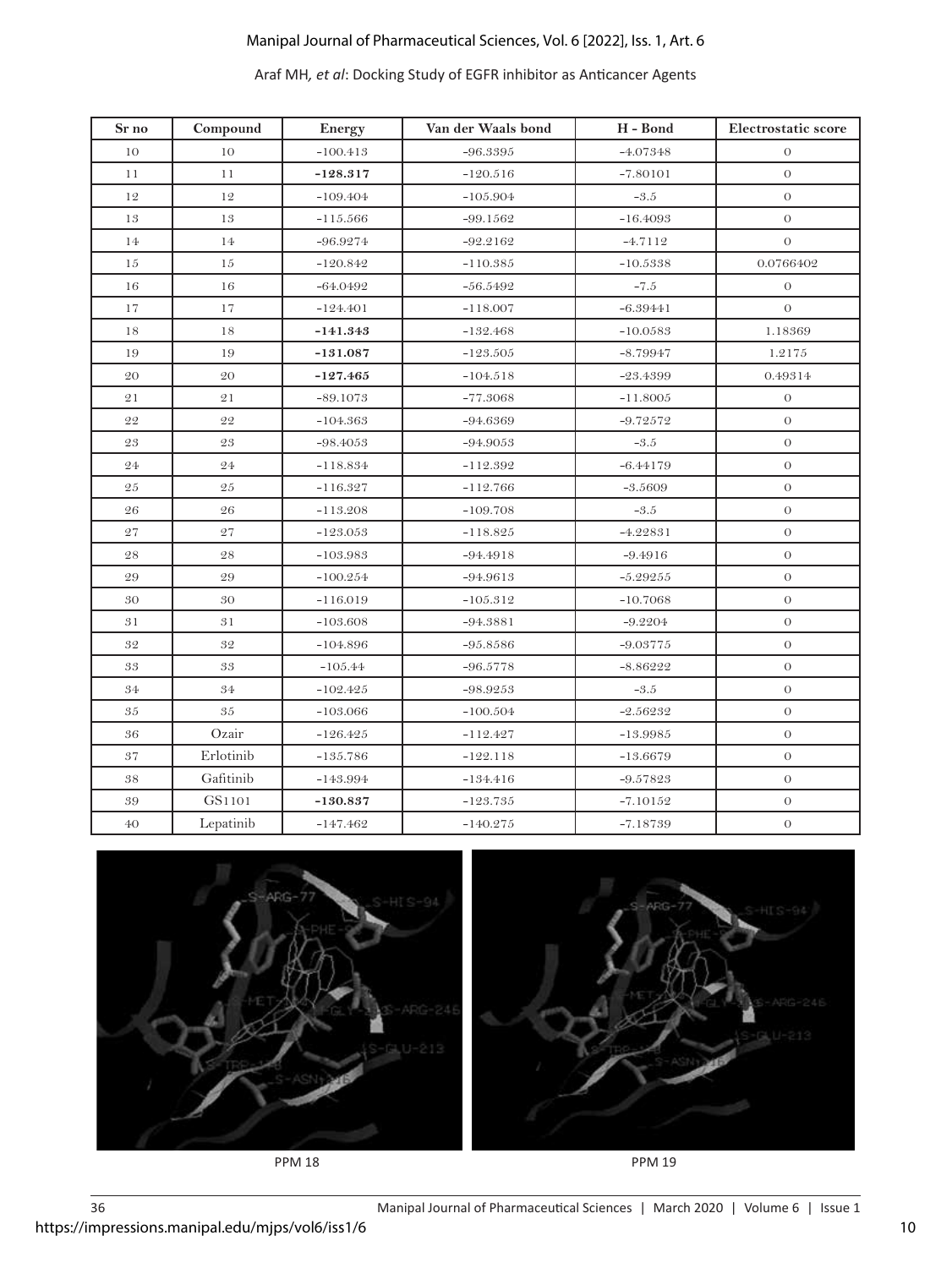Araf MH*, et al*: Docking Study of EGFR inhibitor as Anticancer Agents









LEPATINIB GAFITINIB





ERLOTINIB GS1101





Figure 6: Proposed Molecule-1 Interaction Profile by PyMol and iGEM dock version 2.1 Software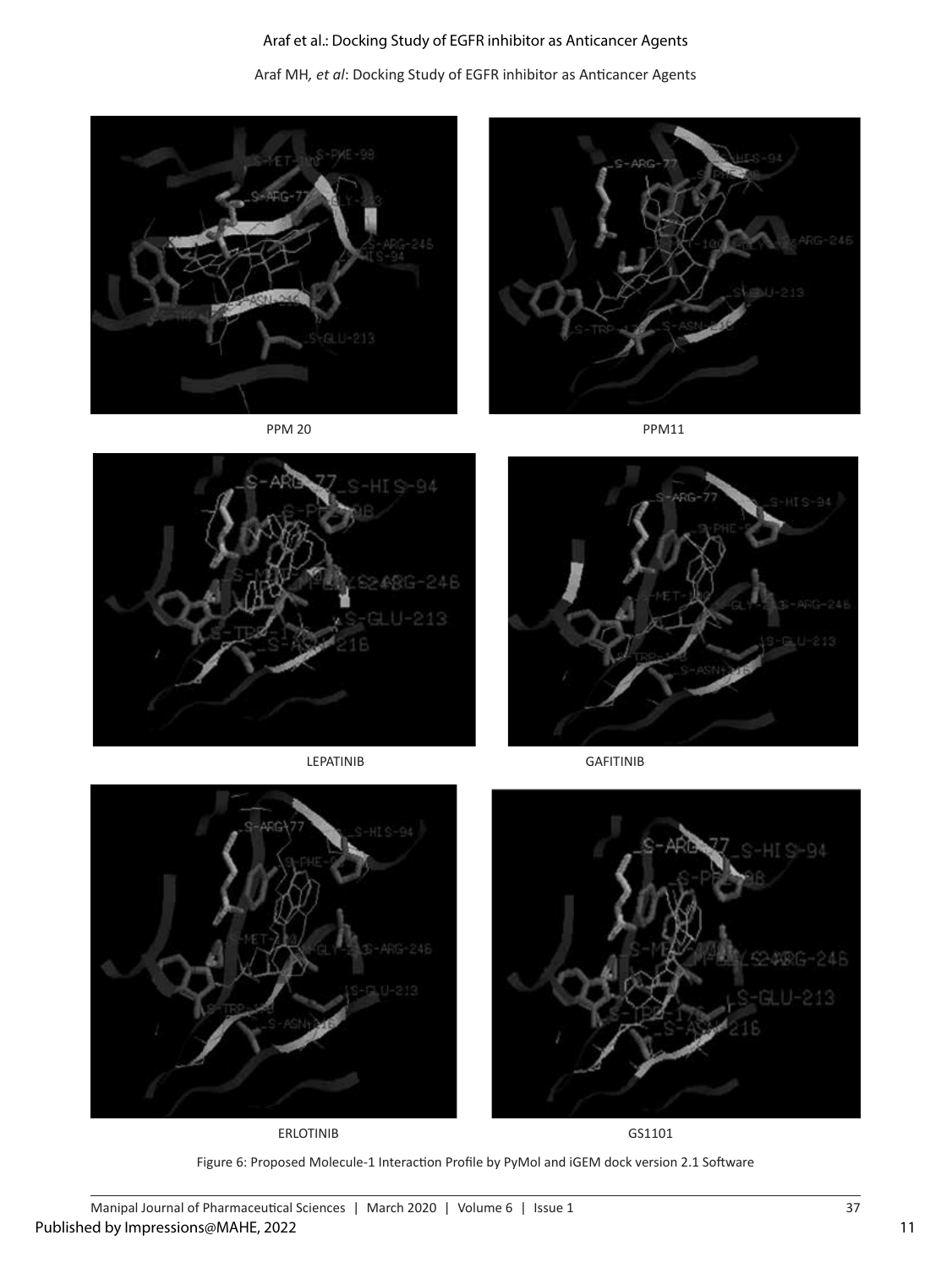#### Araf MH*, et al*: Docking Study of EGFR inhibitor as Anticancer Agents

| $\rm Sr~no$        | Compound            | Energy     | H-bonding   | Van der Waals bonding                                   |
|--------------------|---------------------|------------|-------------|---------------------------------------------------------|
| $\mathbf{1}$       | 1                   | $-118.72$  | E, M        | P, Q, R, S, T, U, V, W, X, Y, Z, AA, AB, AC, AD, AE, AF |
| $\mathbf 2$        | $\mathcal Q$        | $-107.234$ | E           | P, Q, S, T, U, V, W, X, Y, Z, AA, AB, AC, AD, AE, AF    |
| $\sqrt{3}$         | $\mathfrak{B}$      | $-119.051$ | E, M        | P, Q, R, S, T, U, V, W, X, Y, Z, AA, AB, AC, AD, AE, AF |
| $\overline{4}$     | $\overline{4}$      | $-110.58$  | E, J, O     | S, T, U, V, W, X, Y, Z, AA, AB, AC, AD, AE, AF          |
| $\boldsymbol{5}$   | $\sqrt{5}$          | $-120.217$ | М           | P, Q, S, T, U, V, W, X, Y, Z, AA, AB, AC, AD, AE, AF    |
| $\sqrt{6}$         | 6                   | $-110.725$ | E           | P, Q, S, T, U, V, W, X, Y, Z, AA, AB, AC, AD, AE, AF    |
| $\scriptstyle{7}$  | $\scriptstyle\rm 7$ | $-108.286$ | E           | P, Q, S, T, U, V, W, X, Y, Z, AA, AB, AC, AD, AE, AF    |
| $\,8\,$            | 8                   | $-124.695$ | E, M        | P, Q, R, S, T, U, V, W, X, Y, Z, AA, AB, AC, AD, AE, AF |
| $\overline{9}$     | 9                   | $-98.9106$ | G, M, N     | P, Q, S, T, U, V, W, X, Y, Z, AA, AB, AC, AD, AE, AF    |
| 10                 | 10                  | $-100.413$ | E, M        | P, Q, S, T, U, V, W, X, Y, Z, AA, AB, AC, AD, AE, AF    |
| 11                 | 11                  | $-128.317$ | E, L, N     | P, Q, R, S, T, U, V, W, X, Y, Z, AA, AB, AC, AD, AE, AF |
| 12                 | 12                  | $-109.404$ | M           | P, Q, S, T, U, V, W, X, Y, Z, AA, AB, AC, AD, AE, AF    |
| 13                 | 13                  | $-115.566$ | E           | P, Q, S, T, U, V, W, X, Y, Z, AA, AB, AC, AD, AE, AF    |
| 14                 | 14                  | $-96.9274$ | M, N        | P, Q, S, T, U, V, W, X, Y, Z, AA, AB, AC, AD, AE, AF    |
| 15                 | 15                  | $-120.842$ | E, J, L, M  | P, Q, S, T, U, V, W, X, Y, Z, AB, AF                    |
| 16                 | 16                  | $-64.0492$ | G, O        | P, Q, R, S, T, U, V, W, X, Y, Z, AA, AB, AC, AD, AE, AF |
| 17                 | 17                  | $-124.401$ | E, M        | P, Q, R, S, T, U, V, W, X, Y, Z, AA, AB, AC, AD, AE, AF |
| 18                 | 18                  | $-141.343$ | E, H, L, M  | P, Q, R, S, T, U, V, W, X, Y, Z, AA, AB, AC, AD, AE, AF |
| 19                 | 19                  | $-131.087$ | E, H, M     | P, Q, R, S, T, U, V, W, X, Y, Z, AA, AB, AC, AD, AE, AF |
| 20                 | 20                  | $-127.465$ | E, J, O     | P, Q, S, T, U, V, W, X, Y, Z, AA, AB, AC, AD, AE, AF    |
| 21                 | 21                  | -89.1073   | E, J        | P, Q, R, S, T, U, V, W, X, Y, Z, AA, AB, AC, AD, AE, AF |
| $\sqrt{2}\sqrt{2}$ | 22                  | $-104.363$ | E, H        | P, Q, R, S, T, U, V, W, X, Z, AA, AB, AC, AD, AE, AF    |
| 23                 | 23                  | $-98.4053$ | М           | P, Q, S, T, U, V, W, X, Y, Z, AA, AB, AC, AD, AE, AF    |
| 24                 | 24                  | $-118.834$ | E, M        | P, Q, R, S, T, U, V, W, X, Y, Z, AA, AB, AC, AD, AE, AF |
| $\sqrt{25}$        | 25                  | $-116.327$ | E, N        | P, Q, R, S, T, U, V, W, X, Y, Z, AA, AB, AC, AD, AE, AF |
| 26                 | 26                  | $-113.208$ | М           | P, Q, S, T, U, V, W, X, Y, Z, AA, AB, AC, AD, AE, AF    |
| 27                 | 27                  | $-123.053$ | E, N        | P, Q, R, S, T, U, V, W, X, Y, Z, AA, AB, AC, AD, AE, AF |
| $\sqrt{28}$        | 28                  | $-103.983$ | E           | P, Q, R, S, T, U, V, W, X, Y, Z, AA, AB, AC, AD, AE, AF |
| 29                 | 29                  | $-100.254$ | $\mathbf N$ | P, Q, R, S, T, U, V, W, X, Y, Z, AA, AB, AC, AD, AE, AF |
| 30                 | 30                  | $-116.019$ | E, H        | P, Q, R, S, T, U, V, W, X, Z, AD, AE, AF                |
| 31                 | 31                  | $-103.608$ | $\mathbf E$ | P, Q, R, S, T, U, V, W, X, Y, Z, AA, AB, AC, AD, AE, AF |
| $3\sqrt{2}$        | 32                  | $-104.896$ | E, G, N     | P, Q, S, T, U, V, W, X, Y, Z, AA, AB, AC, AD, AE, AF    |
| 33                 | 33                  | $-105.44$  | G, N        | P, Q, S, T, U, V, W, X, Y, Z, AA, AB, AC, AD, AE, AF    |
| 34                 | 34                  | $-102.425$ | М           | P, Q, S, T, U, V, W, X, Y, Z, AA, AB, AC, AD, AE, AF    |
| 35                 | 35                  | $-103.066$ | E, H        | P, Q, R, S, T, U, V, W, X, Y, Z, AA, AB, AC, AD, AE, AF |
| 36                 | Ozair               | $-126.425$ | E, J, M     | P, Q, S, T, U, V, W, X, Y, Z, AA, AB, AC, AD, AE, AF    |
| 37                 | Erlotinib           | $-135.786$ | E, F        | P, Q, R, S, T, U, V, W, X, Y, Z, AA, AB, AC, AD, AE, AF |
| 38                 | Gefitinib           | $-143.994$ | H, J, K, M  | P, Q, R, S, T, U, V, W, X, Y, Z, AA, AB, AC, AD, AE, AF |
| $\rm 39$           | GS1101              | $-130.837$ | L           | P, Q, R, S, T, U, V, W, X, Y, Z, AA, AB, AC, AD, AE, AF |
| $40\,$             | Lepatinib           | $-147.462$ | E, I        | P, Q, R, S, T, U, V, W, X, Y, Z, AA, AB, AC, AD, AE, AF |

Table 4: Molecular interaction of Amino acid by Hydrogen Bond and Van der Waals bonding

Where,

**Amino Acid (H-BONDING)**: **E**-ARG 77**, F**-TYR 93**, G**-HIS 94**, H**-HIS 95**, I**-ASP 173**, J**-TRP 176**, K**-ASP 239**, L-**GLY 241**, M**-GLY 243**, N**-ARG 246**, O**-MG 506

**Amino Acid (**Van der Waals **bonding) P**-ARG 77**, Q**-HIS 82**, R**-ASN 83**, S**-s-HIS 94**, T-**m-HIS 94**, U**- s-HIS 95**, V-** m-HIS 95**, W**-PHE 98**, X**-MET 100**, Y**-TRP-176**, Z**-GLU 213**, AA**-s-ASN 216**, AB**-m-ASN 216**, AC-**GLY-241**, AD**-MET 242**, AE-**GLY 243**, AF-**AG 24 6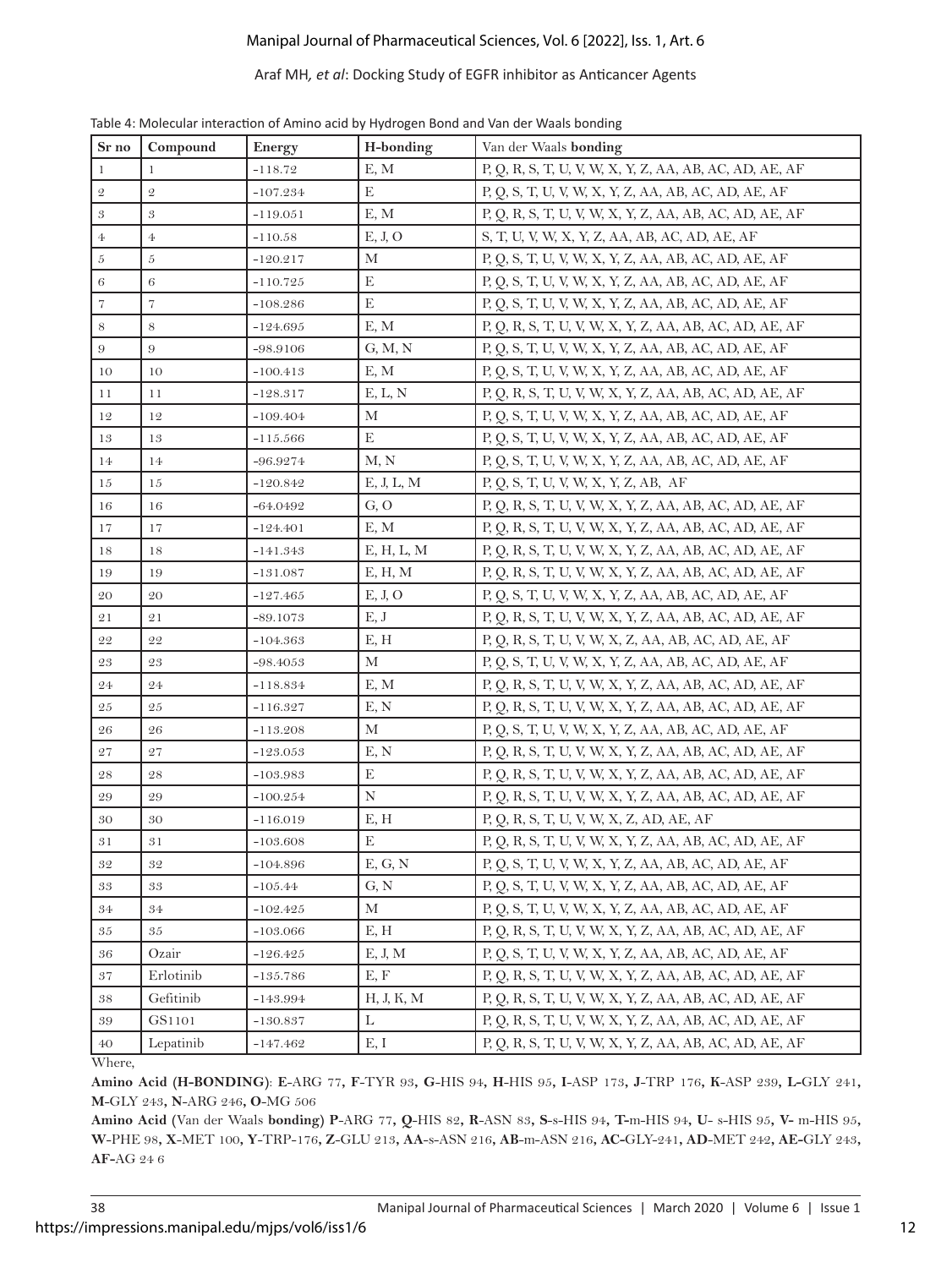#### **EGFR-like Properties of Compound:**

To access the EGFR activities of the compounds, the authors used 40 molecules and 3XEO (Protein Data Bank [PDB] id) for docking studies. To determine if the novel compounds were Epidermal Growth Factor Receptors, they were docked with AlaRS Protein. Among 40 molecules, five molecules (PPM-8, PPM-11, PPM-18, PPM-19, PPM-20,) displayed EGFR action same as standard molecules; in which PPM-18 showed higher binding energy than the conventional molecules. Standard drugs such as GS1101 showed hydrogen bond interaction with Gly241 as per PDB id 4XEO. Our molecule showed hydrogen bond interaction with ARG 77, HIS 95, GLY 241, GLY 243 and other than like, ARG 77, F-TYR 93, HIS 94, HIS 95, ASP 173, TRP 176, ASP 239, GLY 241, GLY 243, ARG 246, MG 506 according to ligand present into the ligand. PDB id 4XEO (interaction of AlaRS with GS1101) showed Van der Waals interaction with amino acid, such as ARG 77, HIS 82, ASN 83, HIS 94, HIS 94, HIS 95, HIS 95, PHE 98, MET 100, TRP-176, GLU 213, ASN 216, ASN 216, GLY-241, MET 242, GLY 243, AG 246. Our molecule showed more Van der Waals interaction than standard molecule present in PDB.

# **Conclusion**

In the present work, molecular docking studies have been conducted to explore possible binding modes of GS1101 derivatives as anticancer agents into PDB ID 4XEO. The iGemdock version 2.1 software was used to dock GS1101 derivatives as anticancer agents. Our docking results showed that ARG 77, HIS 95, GLY 241, GLY 243 made an essential contribution in hydrogen bond formation and ARG 77, HIS 82, ASN 83, HIS 94, HIS 94, HIS 95, HIS 95, PHE 98, MET 100, TRP-176, GLU 213, ASN 216, ASN 216, GLY-241, MET 242, GLY 243, and AG 246 made an essential contribution in Van der Waals interaction. Our docking result suggests the possible confirmation of binding site of GS1101 derivatives as anticancer molecules to 4XEO. Further, identified favoured binding modes of 4XEO to GS1101 derivatives leading for the development of new anticancer molecules and also provided valuable insights interaction of molecules with the different amino acid.

# **References**

- 1. R. Weinberg, Biology of cancer,  $2<sup>nd</sup>$  edition, Taylor & Francis Group, Abingdon, 2006, 31- 70.
- 2. DJ. Leahy and HS. Cho "Structure of the extracellular region of HER3 reveals an interdomain tether." *Science*. 2002, 297 (5585), 1330-1333.
- 3. TS Mok, S. Thongprasert, *et al.* "Gefitinib or carboplatin-paclitaxel in pulmonary adenocarcinoma." *N. Engl. J.Med*. 2009, 361, 947-57.
- 4. Nagwa M A G, Hanan H G, Riham M Y, Nehad A E S. Synthesis and antitumor activity of some 2, 3-disubstituted quinazolin-4(3H)- ones and 4,6-disubstituted-1,2,3,4-tetrahydroquinazolin-2H-ones. European Journal of Medicinal Chemistry. 2010; 45: 6058-6067.
- 5. Kumar A, Sharma S, Bajaj AK, Sharma S, Panwar H, Singh T, Srivastava VK. Some New 2, 3, 6-Trisubstituted Quinazolinones as Potent Anti-inflammatory, Analgesic and COX-II Inhibitors. Bioorganic & Medicinal Chemistry. 2003; 11: 5293–5299.
- 6. Patel NB, Patel JC. Synthesis and antimicrobial activity of Schiff bases and 2-azetidinones derived from quinazolin-4(3H)-one. Arabian Journal of Chemistry. 2011; 4: 403-411.
- 7. Hemalatha K, Girija K. Synthesis of some novel 2, 3disubstituted quinazolinone derivatives as analgesic and antiinflammatory agents. International Journal of Pharmacy and Pharmaceutical Sciences. 2011; 3(2): 103-106.
- 8. Selvam T P, Kumar PV, Kumar AS. Synthesis and anti-oxidant activity of novel 6, 7, 8, 9-tetrahydro-5H-5-(2'-hydroxyphenyl)-2- (4'-substituted benzylidine)-3-(4-nitrophenyl amino) thiazolo quinazoline derivatives. Research in Biotechnology. 2010; 1: 38-48.
- 9. Werbel LM, Degnan MJ. Synthesis and Antimalarial and Antitumor Effects of 2-Amino-4-(hydrazino and hydroxyamino)-6- [(aryl) thio] quinazoline. Journal of Medicinal Chemistry. 1987; 30: 2151-2154.
- 10. Pandeya SN, Sriram D, Nath G, Clercq E D. Synthesis antibacterial antifungal and anti-HIV evaluation of Schiff and Mannich bases of isatin